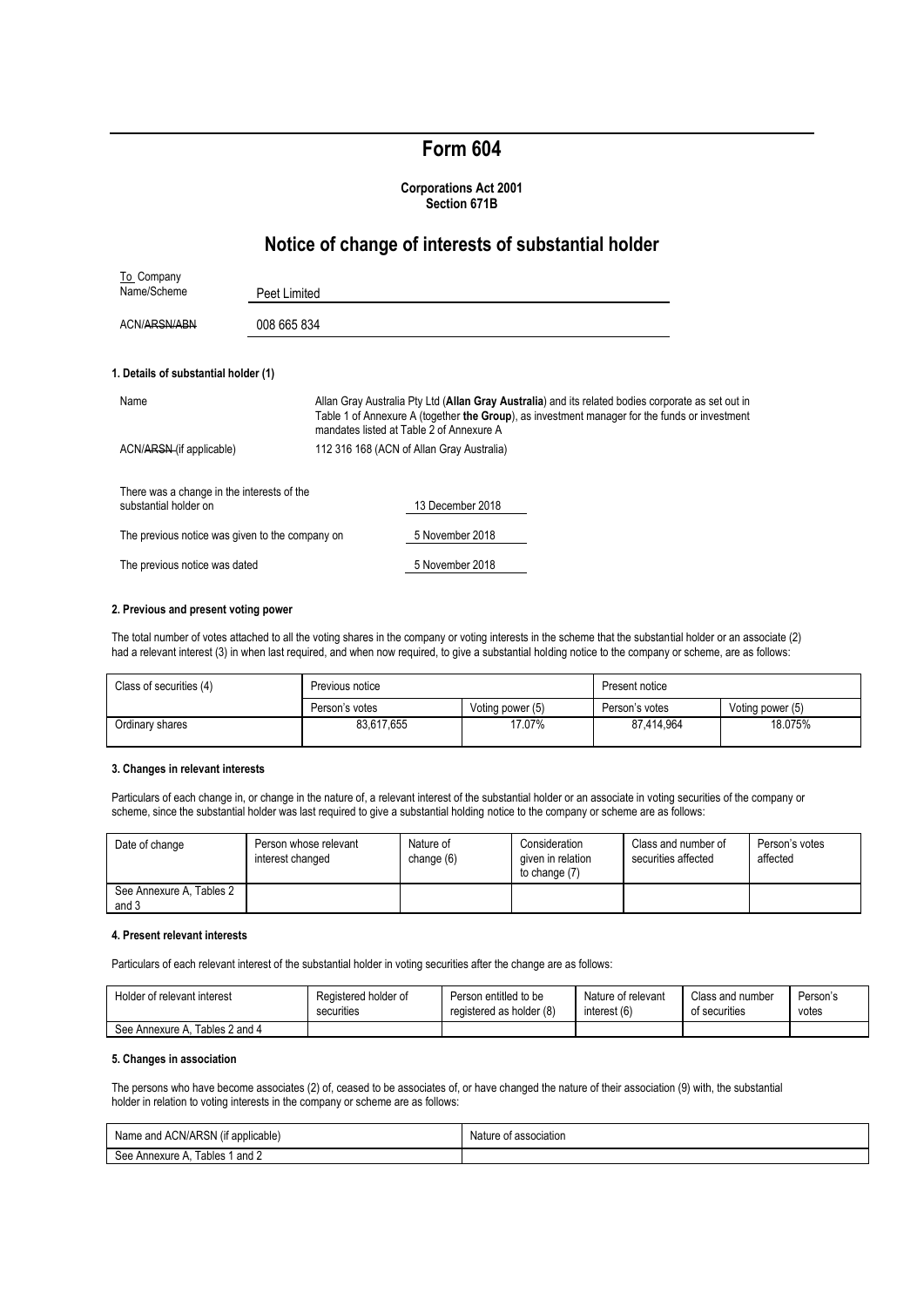#### **6. Addresses**

The addresses of persons named in this form are as follows:

| Name      | Address.                                                                         |
|-----------|----------------------------------------------------------------------------------|
| The Group | C/- Allan Gray Australia, Level 2 Challis House, 4 Martin Place Sydney, NSW 2000 |

## **Signature**

| print name | Eugene Tan | Company Secretary        |
|------------|------------|--------------------------|
| sign here  | بالمدجور   | 17 December 2018<br>Date |

#### **DIRECTIONS**

- (1) If there are a number of substantial holders with similar or related relevant interests (eg a corporation and its related corporations, or the manager and trustee of an equity trust), the names could be included in an annexure to the form. If the relevant interests of a group of persons are essentially similar, they may be referred to throughout the form as a specifically named group if the membership of each group, with the names and addresses of members is clearly set out in paragraph 6 of the form.
- (2) See the definition of "associate" in section 9 of the Corporations Act 2001.
- (3) See the definition of "relevant interest" in sections 608 and 671B(7) of the Corporations Act 2001.
- (4) The voting shares of a company constitute one class unless divided into separate classes.
- (5) The person's votes divided by the total votes in the body corporate or scheme multiplied by 100.
- (6) Include details of:
- (a) any relevant agreement or other circumstances because of which the change in relevant interest occurred. If subsection 671B(4) applies, a copy of any document setting out the terms of any relevant agreement, and a statement by the person giving full and accurate details of any contract, scheme or arrangement, must accompany this form, together with a written statement certifying this contract, scheme or arrangement; and
- (b) any qualification of the power of a person to exercise, control the exercise of, or influence the exercise of, the voting powers or disposal of the securities to which the relevant interest relates (indicating clearly the particular securities to which the qualification applies).

See the definition of "relevant agreement" in section 9 of the Corporations Act 2001.

- (7) Details of the consideration must include any and all benefits, money and other, that any person from whom a relevant interest was acquired has, or may, become entitled to receive in relation to that acquisition. Details must be included even if the benefit is conditional on the happening or not of a contingency. Details must be included of any benefit paid on behalf of the substantial holder or its associate in relation to the acquisitions, even if they are not paid directly to the person from whom the relevant interest was acquired.
- (8) If the substantial holder is unable to determine the identity of the person (eg if the relevant interest arises because of an option) write "unknown".
- (9) Give details, if appropriate, of the present association and any change in that association since the last substantial holding notice.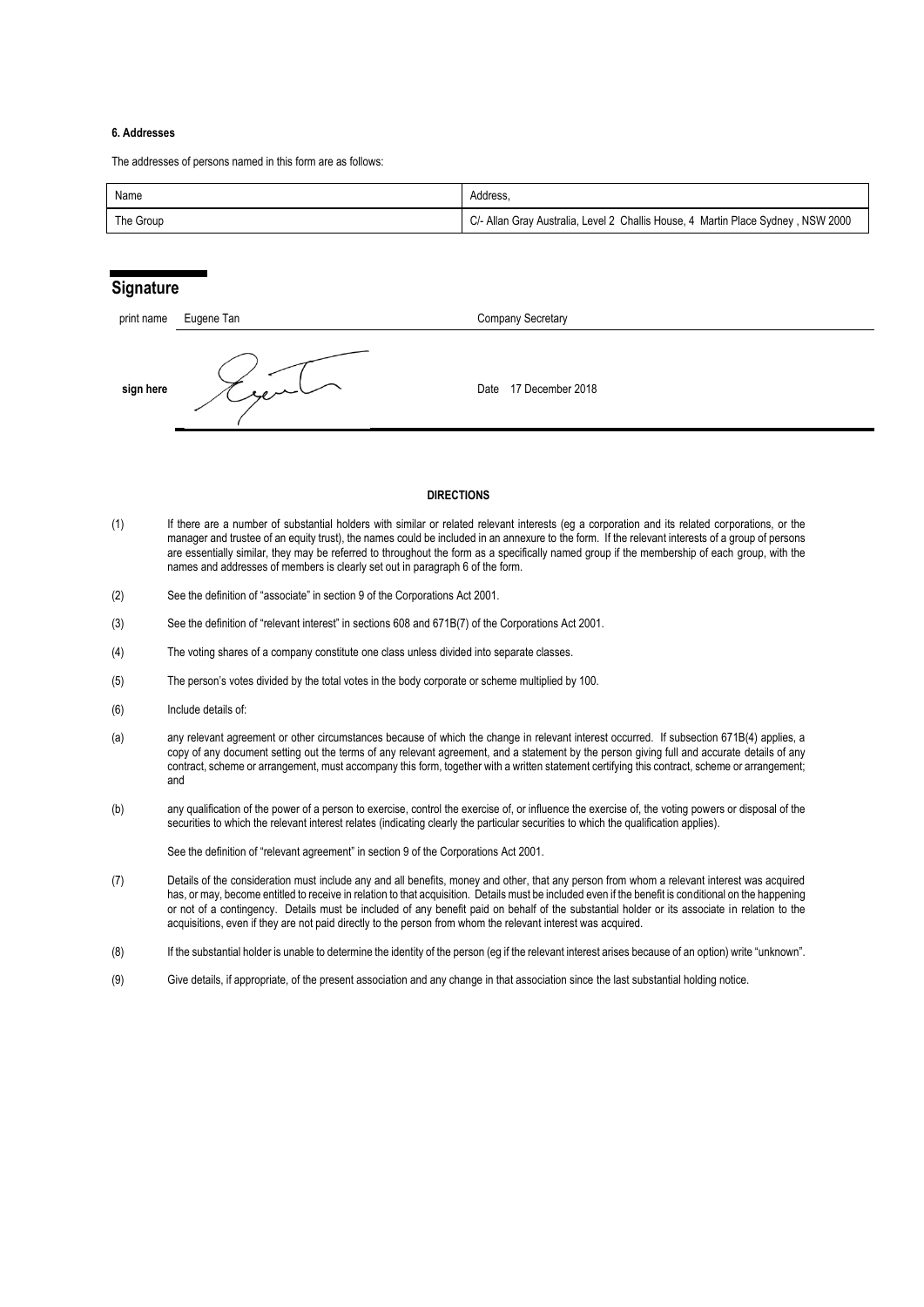#### **Peet Limited** THIS IS ANNEXURE A OF 3 PAGES REFERRED TO IN THE ABOVE FORM 604

| Print name | Eugene Tan | <b>Company Secretary</b> |  |  |  |  |  |
|------------|------------|--------------------------|--|--|--|--|--|
| Sign here  |            | Date: 17 December 2018   |  |  |  |  |  |

## **Table 1 – Related bodies corporate**

The following entities are associates of Allan Gray Australia Pty Ltd (AGA) and each other by virtue of being related bodies corporate.<br>Orbis Allan Gray Limited Critics are associates of Allan Gray Australia Pty Ltd (AGA) Orbis Mansfield Street Properties Ltd Orbis Holdings Limited **Orbis Investment Management (BVI)** Limited (OIMLBVI) Orbis Investment Management Limited (OIML) Crbis Investment Advisory Pty Limited<br>
Orbis Asset Management Limited (OAML) Allan Gray (Holdings) Pty Ltd Orbis Asset Management Limited (OAML) Orbis Administration Limited<br>
Orbis Investment Nanagement (Hong Kong) Limited<br>
Orbis Investment Research Limited<br>
Orbis Client Services (Canada) Limited **Orbis Client Services (Canada) Limited Orbis Holdings (UK) Limited** Orbis Investment Management (MIS) Limited<br>Triple Blue Holdings Limited Triple Bluestment Management (Europe) LLP<br>Orbis Investment Management (Luxembourg) S.A Pictet Overseas Trust Corporation and Pictet Trustee Company SA Orbis Investment Management Management (Guernsey) S. Allan & Gill Gray Foundation (Guernsey)

**Table 2 - Funds**

| An entity within the Group acts as investment manager for some or all of the assets in the following funds. |  |
|-------------------------------------------------------------------------------------------------------------|--|
|-------------------------------------------------------------------------------------------------------------|--|

| No  | <b>Fund name</b>                        | Manager    | Code        | <b>Registered holder</b>              | Persons entitled to be registered        |
|-----|-----------------------------------------|------------|-------------|---------------------------------------|------------------------------------------|
|     |                                         |            |             |                                       | holder                                   |
| 1.  | Allan Gray Australia Equity Fund        | <b>AGA</b> | <b>SMEF</b> | Citibank N.A., Sydney Branch as       | Equity Trustees Limited as SMEF's        |
|     |                                         |            |             | SMEF's custodian                      | responsible entity                       |
| 2.  | Allan Gray Australia Balanced Fund      | AGA        | <b>SMBF</b> | Citibank N.A., Hong Kong Branch       | Equity Trustees Limited as SMBF's        |
|     |                                         |            |             | as SMBF's custodian                   | responsible entity                       |
| 3.  | Allan Gray Australia Stable Fund        | AGA        | <b>SMSF</b> | Citibank N.A., Sydney Branch as       | Equity Trustees Limited as SMSF's        |
|     |                                         |            |             | SMSF's custodian                      | responsible entity                       |
| 4.  | Warakirri Australian Equities Pensions  | AGA        | <b>SMWA</b> | <b>RBC Investor Services Trust as</b> | Warakirri Asset Management Pty Ltd       |
|     | and Charities Fund                      |            |             | SMWA's custodian                      | SMWA's trustee                           |
| 5.  | Morningstar Australian Shares High      | AGA        | <b>SMIA</b> | JP Morgan Nominees Australia          | Morningstar Investment Management        |
|     | Alpha Fund                              |            |             | Ltd as SMIA's custodian               | Australia Limited SMIA's trustee         |
| 6.  | <b>Construction and Building Unions</b> | AGA        | <b>SMCB</b> | JP Morgan Nominees Australia          | United Super Pty Ltd as SMCB's trustee   |
|     | Superannuation Fund                     |            |             | Ltd as SMCB's custodian               |                                          |
| 7.  | <b>HESTA Superannuation Fund</b>        | AGA        | <b>SMHT</b> | JP Morgan Nominees Australia          | H.E.S.T. Australia Ltd as SMHT's trustee |
|     |                                         |            |             | Ltd as SMHT's custodian               |                                          |
| 8.  | Hostplus Pooled Superannuation          | AGA        | <b>SMHP</b> | Citibank N.A., Sydney Branch as       | Host Plus Pty Itd as SMHP's trustee      |
|     | Trust                                   |            |             | SMHP's custodian                      |                                          |
| 9.  | Russell Australian Opportunities Fund   | AGA        | <b>SMRI</b> | State Street Australia Ltd as         | Russell Investment Management Ltd as     |
|     |                                         |            |             | SMRI's custodian                      | SMRI's responsible entity                |
| 10. | MyLifeMyMoney Superannuation            | <b>AGA</b> | <b>SMCS</b> | NAB Custodial Services as             | CSF Pty Ltd as SMCS's trustee            |
|     | Fund                                    |            |             | custodian for SMCS                    |                                          |
| 11. | Maritime Super                          | AGA        | <b>SMMS</b> | NAB Custodial Services as             | Maritime Super Pty Ltd as SMMS's         |
|     |                                         |            |             | custodian for SMMS                    | trustee                                  |
| 12. | Non-Government Schools                  | AGA        | <b>SMNG</b> | State Street Australia Ltd as         | Non-Government Schools                   |
|     | Superannuation Fund                     |            |             | SMNG's custodian                      | Superannuation Fund Pty Ltd as           |
|     |                                         |            |             |                                       | SMNG's trustee                           |
| 13. | <b>REST Superannuation Fund</b>         | <b>AGA</b> | <b>SMRT</b> | State Street Australia Ltd as         | Retail Employees Superannuation Pty      |
|     |                                         |            |             | SMRT's custodian                      | Ltd as SMRT's trustee                    |
| 14. | Government Employees                    | <b>AGA</b> | <b>SMGB</b> | Northern Trust Corporation as         | Government Employees Superannuation      |
|     | Superannuation Board                    |            |             | SMGB's custodian                      | Board                                    |
| 15. | <b>Statewide Superannuation Trust</b>   | <b>AGA</b> | <b>SMSW</b> | <b>NAB Custodial Services as</b>      | Statewide Superannuation Pty Ltd as      |
|     |                                         |            |             | custodian for SMSW                    | SMSW's trustee                           |
| 16. | Orbis Global Equity Fund (Australia     | OIML       | <b>GAPL</b> | Citibank N.A., Hong Kong Branch,      | Equity Trustees Limited as GAPL's        |
|     | Registered)                             |            |             | as GAPL's custodian                   | responsible entity                       |
| 17. | Orbis Emerging Markets Equity Fund      | OIML       | <b>EMAF</b> | Citibank N.A., Hong Kong Branch,      | Equity Trustees Limited as EMAF's        |
|     | (Australia Registered)                  |            |             | as EMAF's custodian                   | responsible entity                       |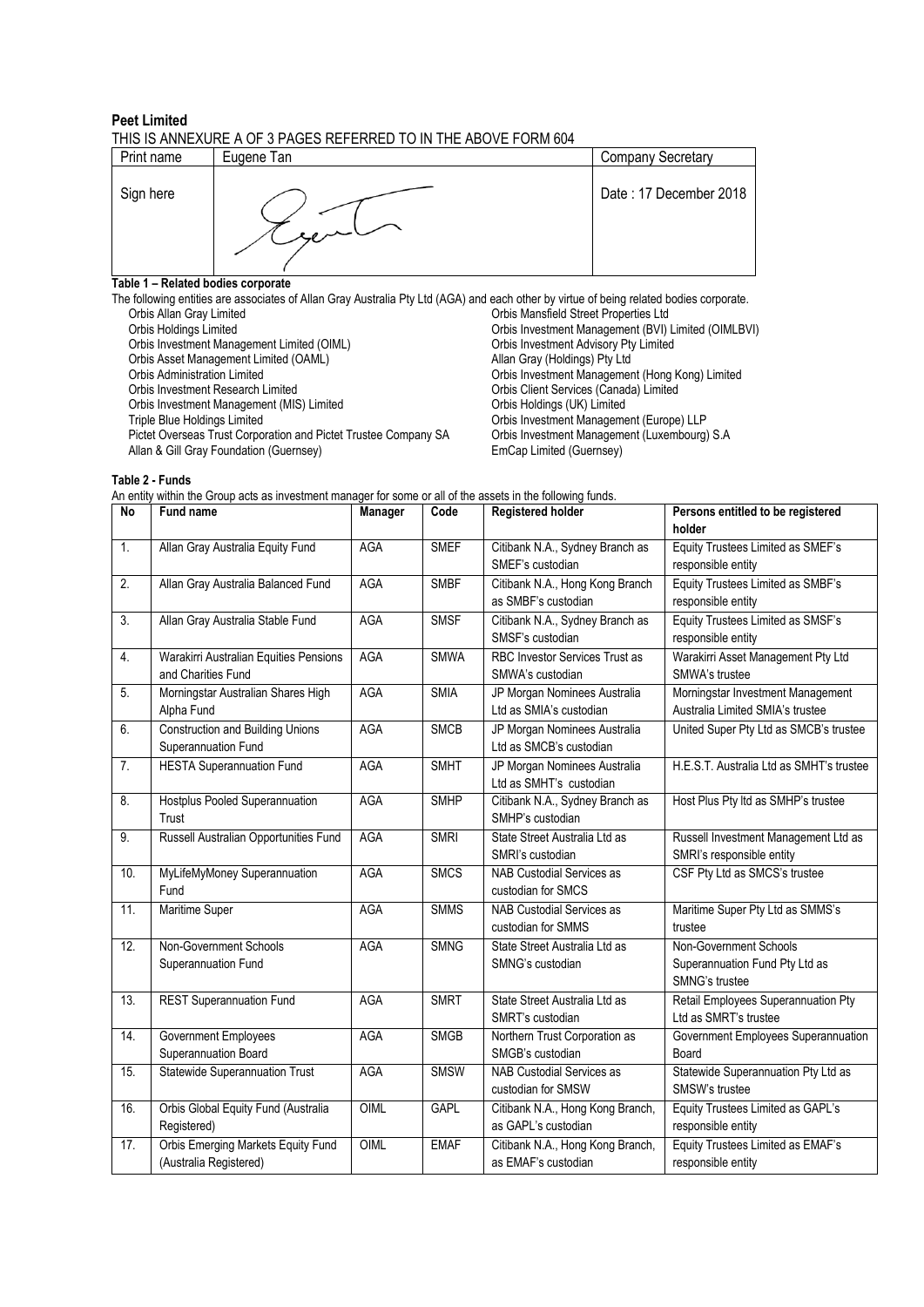| <b>No</b>         | Fund name                                   | <b>Manager</b> | Code        | <b>Registered holder</b>         | Persons entitled to be registered |
|-------------------|---------------------------------------------|----------------|-------------|----------------------------------|-----------------------------------|
|                   |                                             |                |             |                                  | holder                            |
| 18.               | Orbis Global Equity LE Fund                 | <b>AGA</b>     | <b>GALE</b> | Citibank N.A., Hong Kong Branch, | Equity Trustees Limited as GALE's |
|                   | (Australia Registered)                      |                |             | as GALE's custodian              | responsible entity                |
| 19.               | Orbis Global Equity Fund Limited            | OIML           | <b>OGEF</b> | Citigroup Fund Services Canada,  | <b>OGEF</b>                       |
|                   |                                             |                |             | Inc (Citi Canada) as OGEF's      |                                   |
|                   |                                             |                |             | custodian                        |                                   |
| 20.               | Orbis Optimal SA Fund Limited               | OIML           | <b>OSAP</b> | Citi Canada as OSAP's custodian  | <b>OSAP</b>                       |
| 21.               | Institutional Global Equity Fund            | OIML           | <b>IGEF</b> | Citi Canada as IGEF's custodian  | <b>IGEF</b>                       |
| 22.               | Orbis Optimal LP                            | OIML           | <b>OOLP</b> | Citi Canada as OOLP's custodian  | <b>OOLP</b>                       |
| 23.               | Orbis International Equity LP               | OIML           | <b>IELP</b> | Citi Canada as IELP's custodian  | <b>IELP</b>                       |
| $\overline{24}$ . | Orbis Institutional Global Equity LP        | <b>OIML</b>    | OGLP        | Citi Canada as OGLP's custodian  | <b>OGLP</b>                       |
| 25.               | Orbis Institutional International Equity    | OIML           | <b>ONLP</b> | Citi Canada as ONLP's custodian  | ONLP                              |
|                   | LP                                          |                |             |                                  |                                   |
| 26.               | Orbis Institutional U.S. Equity LP          | OIML           | <b>USLP</b> | Citi Canada as USLP's custodian  | <b>USLP</b>                       |
| 27.               | <b>Orbis Institutional Emerging Markets</b> | OIML           | <b>EMLP</b> | Citi Canada as EMLP's custodian  | <b>EMLP</b>                       |
|                   | Equity LP                                   |                |             |                                  |                                   |
| 28.               | Orbis SICAV - Global Equity Fund            | OIML           | SGPL        | Citibank International plc       | SGPL                              |
|                   |                                             |                |             | (Luxembourg Branch) (Citi Lux)   |                                   |
|                   |                                             |                |             | as SGPL's custodian              |                                   |
| 29.               | Orbis SICAV - Asia- Ex Japan Fund           | OIML           | <b>XJPL</b> | Citi Lux as XJPL's custodian     | <b>XJPL</b>                       |
| 30.               | Orbis SICAV - Global Balanced Fund          | OIML           | <b>GBSA</b> | Citi Lux as GBSA's custodian     | <b>GBSA</b>                       |
| 31.               | Orbis SICAV - International Equity          | <b>OIML</b>    | SNPL        | Citi Lux as SNPL's custodian     | <b>SNPL</b>                       |
| 32.               | Orbis OEIC Global Equity Fund               | OIML           | <b>UKGE</b> | Citi Lux as UKGE's custodian     | <b>UKGE</b>                       |
| 33.               | Orbis Institutional Global Equity           | OIML           | <b>OGEO</b> | Citi Canada as OGEO's custodian  | <b>OGEO</b>                       |
|                   | (OFO)                                       |                |             |                                  |                                   |
| 34.               | <b>OEIC Global Cautious Fund</b>            | OIML           | OCS4        | Citi Lux as OCS4's custodian     | OCS4                              |
| 35.               | Orbis SICAV Global Cautious Fund            | OIML           | OCSU        | Citi Lux as OCSU's custodian     | <b>OCSU</b>                       |

## **Table 3 – Change in relevant interest**

| <b>Trade Date</b>      | <b>Reference Code</b> | Action     | No of security | <b>Consideration</b> |
|------------------------|-----------------------|------------|----------------|----------------------|
| 02 Nov 18 to 13 Dec 18 | <b>SMBF</b>           | Buy        | 63,066         | \$65,261             |
| 02 Nov 18              | <b>SMCB</b>           | Buy        | 628,420        | \$659,841            |
| 02 Nov 18              | <b>SMEF</b>           | Buy        | 1,035,006      | \$1,086,756          |
| 02 Nov 18              | <b>SMHP</b>           | <b>Buy</b> | 406,313        | \$426,629            |
| 02 Nov 18              | <b>SMHT</b>           | Buy        | 270,821        | \$284,362            |
| 02 Nov 18              | <b>SMIA</b>           | Buy        | 44,402         | \$46,622             |
| 20 Nov 18 to 05 Dec 18 | <b>SMNG</b>           | Buy        | 47,870         | \$50,071             |
| 02 Nov 18 to 13 Dec 18 | <b>SMRI</b>           | Buy        | 137,708        | \$142,382            |
| 02 Nov 18              | <b>SMRT</b>           | Buy        | 622,897        | \$654,042            |
| 02 Nov 18 to 13 Dec 18 | <b>SMSF</b>           | Buy        | 460,037        | \$480,979            |
| 02 Nov 18              | <b>SMSW</b>           | Buy        | 69,973         | \$73,472             |
| 02 Nov 18              | <b>SMWA</b>           | Buy        | 10,796         | \$11,336             |
|                        |                       | Total      | 3,797,309      | \$3,981,753          |

All trades on market unless otherwise advised